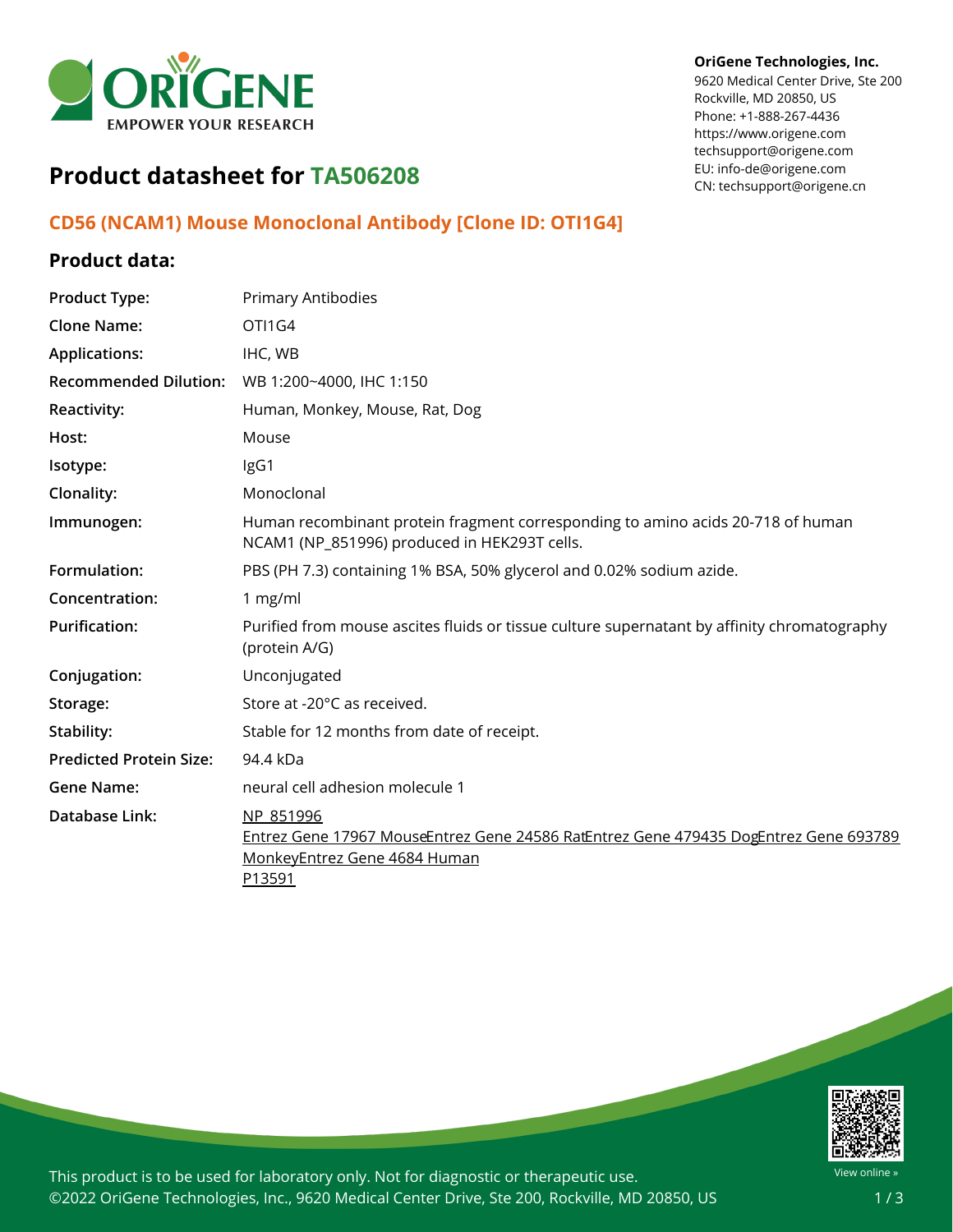| <b>ORIGENE</b>           | CD56 (NCAM1) Mouse Monoclonal Antibody [Clone ID: OTI1G4] - TA506208                                                                                                                                                                                                                                                                                                                                                                                                                                                                                                    |
|--------------------------|-------------------------------------------------------------------------------------------------------------------------------------------------------------------------------------------------------------------------------------------------------------------------------------------------------------------------------------------------------------------------------------------------------------------------------------------------------------------------------------------------------------------------------------------------------------------------|
| Background:              | This gene encodes a cell adhesion protein which is a member of the immunoglobulin<br>superfamily. The encoded protein is involved in cell-to-cell interactions as well as cell-matrix<br>interactions during development and differentiation. The encoded protein has been shown to<br>be involved in development of the nervous system, and for cells involved in the expansion of<br>T cells and dendritic cells which play an important role in immune surveillance. Alternative<br>splicing results in multiple transcript variants. [provided by RefSeq, Jun 2011] |
| Synonyms:                | CD56; MSK39; NCAM                                                                                                                                                                                                                                                                                                                                                                                                                                                                                                                                                       |
| <b>Protein Families:</b> | Druggable Genome, ES Cell Differentiation/IPS, Transmembrane                                                                                                                                                                                                                                                                                                                                                                                                                                                                                                            |
| <b>Protein Pathways:</b> | Cell adhesion molecules (CAMs), Prion diseases                                                                                                                                                                                                                                                                                                                                                                                                                                                                                                                          |

## **Product images:**

 $\sim$   $\sqrt{2}$ 



ENTRY control (Cat# [PS100001], Left lane) or pCMV6-ENTRY NCAM1 (Cat# [RC207890], Right lane) cDNA for 48 hrs and lysed. Equivalent amounts of cell lysates (5 ug per lane) were separated by SDS-PAGE and immunoblotted with anti-NCAM1 (Cat# TA506208). Positive lysates [LY405745] (100ug) and [LC405745] (20ug) can be purchased separately from OriGene.

HEK293T cells were transfected with the pCMV6-

HepG2 HeLa SVT2 A549 COS7 Jurkat MDCK PC12 MCF7 170 130  $100 70 -$ 55 -40 35  $25$  $15$ 

Western blot analysis of extracts (35ug) from 9 different cell lines by using anti-NCAM1 monoclonal antibody (HepG2: human; HeLa: human; SVT2: mouse; A549: human; COS7: monkey; Jurkat: human; MDCK: canine; PC12: rat; MCF7: human).

This product is to be used for laboratory only. Not for diagnostic or therapeutic use. ©2022 OriGene Technologies, Inc., 9620 Medical Center Drive, Ste 200, Rockville, MD 20850, US